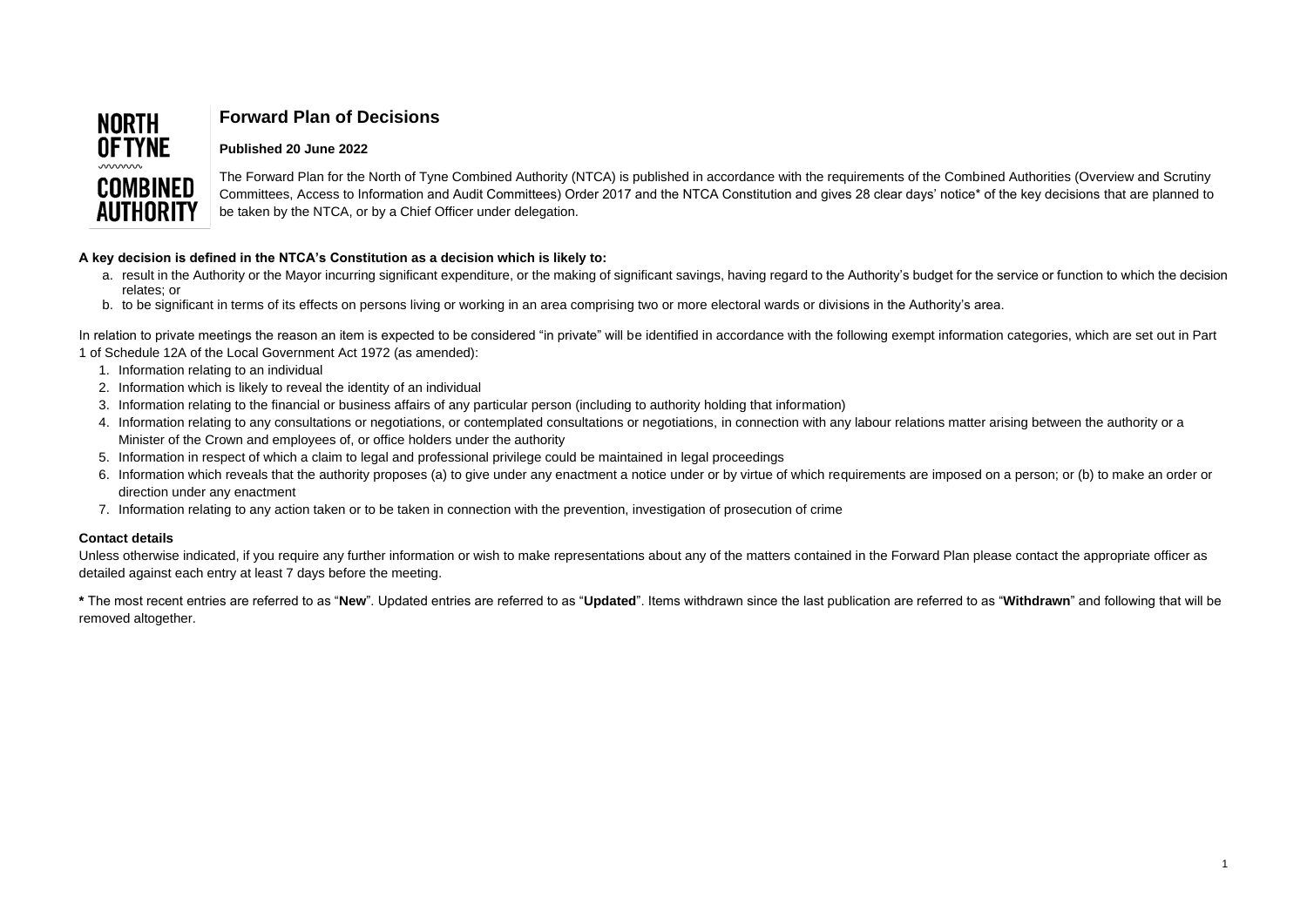| <b>Decision-</b><br>maker | Ref.                             | <b>Decision is</b><br>expected to be<br>made on the<br>following date (or<br>within 60 days of<br>the date) | <b>Decision</b><br>type | <b>Public or</b><br><b>Private</b> | Details of the decision to be taken                                                                                                                                                    | Documents /<br>additional documents<br>for consideration                                                      | <b>Contact officer</b>                                                                                                                       |
|---------------------------|----------------------------------|-------------------------------------------------------------------------------------------------------------|-------------------------|------------------------------------|----------------------------------------------------------------------------------------------------------------------------------------------------------------------------------------|---------------------------------------------------------------------------------------------------------------|----------------------------------------------------------------------------------------------------------------------------------------------|
| Cabinet                   | Cab $1(a)$<br>(Standing<br>item) | 19 July 2022                                                                                                | Key                     | Public                             | <b>Investment Fund Update and Funding Approvals</b><br>This report will provide an update on progress with the<br>NTCA Investment Fund, including any requests for<br>project funding. | Report                                                                                                        | Rob Hamilton<br><b>Chief Economist</b><br>rob.hamilton@northoftyne-<br>ca.gov.uk                                                             |
| Cabinet                   | Cab $1(b)$<br><b>New</b>         | 19 July 2022                                                                                                | Key                     | Public                             | Northumberland Line Economic Growth Corridor<br>Approve the Northumberland Line Economic Corridor<br>(NLEC) ten point delivery plan and associated NTCA<br>funding.                    | Report; and<br>Northumberland Line<br><b>Economic Corridor 10</b><br>point project pipeline<br>delivery plan. | Ian Freshwater<br>Senior Economic Development and<br><b>Regeneration Officer</b><br>07977 034198<br>ian.freshwater@northoftyne-<br>ca.gov.uk |

# **Delegated Decisions**

| Managing<br>Director/<br>Head of<br>Paid<br>Service | DD (LEP) | 25 March 2022 | Key | Private*<br>*The notice for<br>the proposed<br>decision was<br>previously<br>published with<br>the description<br>of the decision<br>as "Public".<br>Following<br>further<br>consultation<br>and legal<br>advice, the<br>Chair of the<br>Overview and<br>Scrutiny<br>Committee has<br>been notified<br>that the<br>decision would | Appointment of the Fund Management services for<br>the North East Local Enterprise Partnership for the<br><b>Commercial Property Investment Fund (CPIF)</b><br>1. To approve the appointment of the Fund<br>Management services for the North East LEP's<br><b>Commercial Property Investment Fund (CPIF)</b><br>2. To note the intended profile for the funding of the<br>loan funds that is subject to an updated cash flow<br>To establish a Limited Partnership and become a<br>3.<br>Limited partner<br>To establish a CPIF advisory group including<br>4.<br>representatives from North of Tyne Combined<br>Authority (NTCA), North East LEP and the North<br>East Combined Authority (NECA), to receive<br>regular reports from and engage with the<br>appointed Fund Management services | Report | <b>Helen Golightly</b><br><b>Chief Executive</b><br>0191 561 5420<br>helen.golightlly@nelep.co.uk |
|-----------------------------------------------------|----------|---------------|-----|-----------------------------------------------------------------------------------------------------------------------------------------------------------------------------------------------------------------------------------------------------------------------------------------------------------------------------------|--------------------------------------------------------------------------------------------------------------------------------------------------------------------------------------------------------------------------------------------------------------------------------------------------------------------------------------------------------------------------------------------------------------------------------------------------------------------------------------------------------------------------------------------------------------------------------------------------------------------------------------------------------------------------------------------------------------------------------------------------------------------------------------------------|--------|---------------------------------------------------------------------------------------------------|
|-----------------------------------------------------|----------|---------------|-----|-----------------------------------------------------------------------------------------------------------------------------------------------------------------------------------------------------------------------------------------------------------------------------------------------------------------------------------|--------------------------------------------------------------------------------------------------------------------------------------------------------------------------------------------------------------------------------------------------------------------------------------------------------------------------------------------------------------------------------------------------------------------------------------------------------------------------------------------------------------------------------------------------------------------------------------------------------------------------------------------------------------------------------------------------------------------------------------------------------------------------------------------------|--------|---------------------------------------------------------------------------------------------------|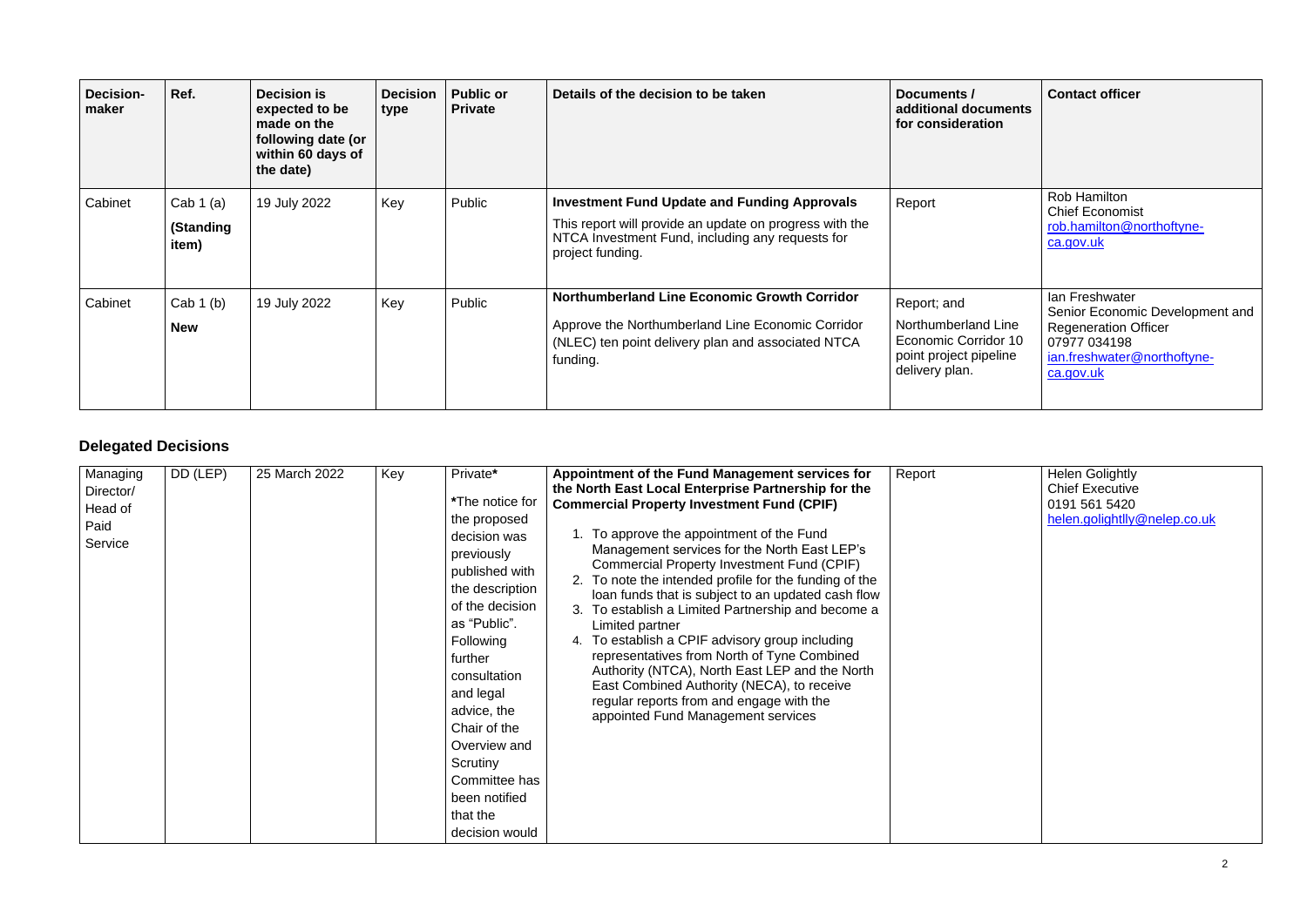|                                                     |          |                      |     | be exempt<br>from<br>publication. |                                                                                                                                                                                                                                                                                                                                                                                                                                                                                                                                                                                                                                                                                                                      |        |
|-----------------------------------------------------|----------|----------------------|-----|-----------------------------------|----------------------------------------------------------------------------------------------------------------------------------------------------------------------------------------------------------------------------------------------------------------------------------------------------------------------------------------------------------------------------------------------------------------------------------------------------------------------------------------------------------------------------------------------------------------------------------------------------------------------------------------------------------------------------------------------------------------------|--------|
| Managing<br>Director/<br>Head of<br>Paid<br>Service | DD (LEP) | 15 July 2022         | Key | Private*                          | <b>North East LEP Project Funding Decisions</b><br>(July 2022)<br>In its capacity as the accountable body for the North<br>East LEP, legal and financial due diligence approval is<br>requested for decisions expected to be taken by the<br>North East LEP Investment Board and by the North East<br>LEP Board in July 2022 to award funding to capital<br>infrastructure and revenue projects using its existing<br>programme budgets.<br>* Not for publication by virtue of paragraph 3 of Part 1 of<br>Schedule 12A of the Local Government Act 1972 -<br>Information relating to the financial or business affairs of<br>any particular person (including the authority holding that<br>information).           | Report |
| Managing<br>Director/<br>Head of<br>Paid<br>Service | DD (LEP) | 23 September<br>2022 | Key | Private*                          | <b>North East LEP Project Funding Decisions</b><br>(September 2022)<br>In its capacity as the accountable body for the North<br>East LEP, legal and financial due diligence approval is<br>requested for decisions expected to be taken by the<br>North East LEP Investment Board and by the North East<br>LEP Board in September 2022 to award funding to<br>capital infrastructure and revenue projects using its<br>existing programme budgets.<br>* Not for publication by virtue of paragraph 3 of Part 1 of<br>Schedule 12A of the Local Government Act 1972 -<br>Information relating to the financial or business affairs of<br>any particular person (including the authority holding that<br>information). | Report |
| Managing<br>Director/<br>Head of<br>Paid<br>Service | DD (LEP) | 18 November 2022     | Key | Private*                          | <b>North East LEP Project Funding Decisions</b><br>(November 2022)<br>In its capacity as the accountable body for the North<br>East LEP, legal and financial due diligence approval is<br>requested for decisions expected to be taken by the<br>North East LEP Investment Board and by the North East<br>LEP Board in November 2022 to award funding to                                                                                                                                                                                                                                                                                                                                                             | Report |

| Report | Ray Browning<br>Programme Manager<br>North East LEP<br>ray.browning@nelep.co.uk |
|--------|---------------------------------------------------------------------------------|
| Report | Ray Browning<br>Programme Manager<br>North East LEP<br>ray.browning@nelep.co.uk |
| Report | Ray Browning<br>Programme Manager<br>North East LEP<br>ray.browning@nelep.co.uk |